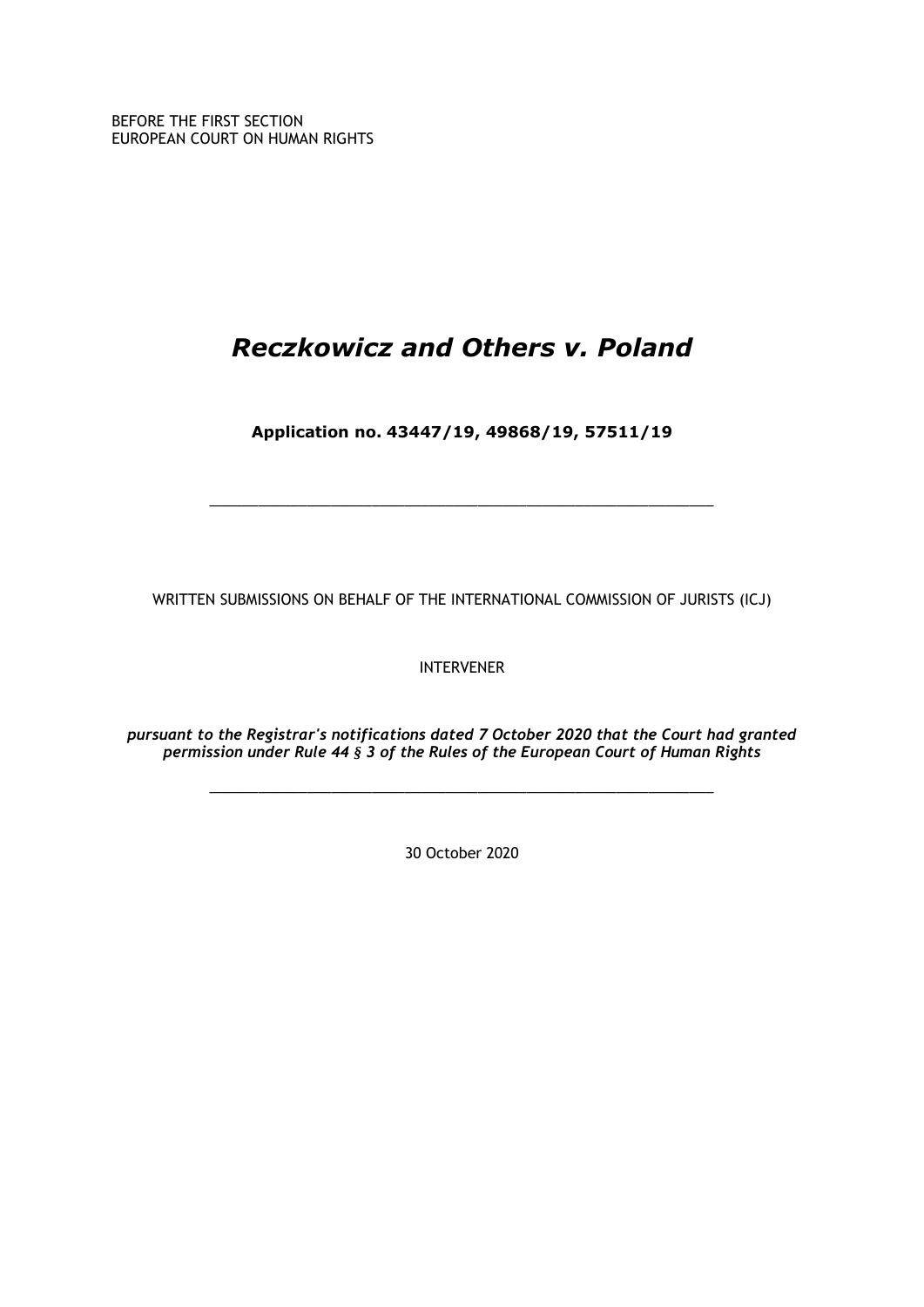## **I. Introduction**

- 1. These submissions are made by the International Commission of Jurists (ICJ) pursuant to the leave to intervene granted by the President of the Section in response to an application dated 27 August 2020 under Rule 44 § 3 of the Rules of Court.
- 2. The present case is situated within the context of the "reform" of the judiciary in Poland, which involves a set of policy measures and legislative changes adopted by the Parliament and implemented by the authorities between 2016 and 2020.
- 3. Drawing on the Court's own jurisprudence, EU law, the work of UN Special Procedures and its own research into the situation within the judiciary in Poland, the ICJ will focus on the independence of the Supreme Court, and in particular of its Disciplinary Chambers, in light of international law and standards on the independence of the judiciary, including those of the Council of Europe, as well as relevant EU law and jurisprudence.
- 4. In this regard, it will be argued that in many European jurisdictions (and elsewhere), judicial councils play an important role in the self-governance, independence and impartiality of the judiciary, including of their apex courts, and that a lack of independence of these self-governance bodies affects the independence of adjudicating bodies in the judiciary.

## **II. The independence of the Supreme Court in light of international law and standards on the independence of the judiciary**

## *a) International standards of independence of courts and of national judicial councils*

5. There is a consistent body of caselaw through which the Court has made a link between the two requirements of Article 6.1 ECHR, namely: 1) a tribunal must be established by law; and 2) the judiciary must be independent and impartial. Such a link is important to secure society's confidence in the courts.<sup>1</sup> With regard to the requirement of independence, this Court has held in *Volkov v. Ukraine* that, "when at least half of the membership of a tribunal was composed of judges, including the chairman with a casting vote, this would be a strong indicator of impartiality."<sup>2</sup> Another indicator of independence is "the manner in which judges were appointed to that body, having regard to the authorities which delegated them and the role of the judicial community in that process"<sup>3</sup>.

<sup>1</sup> *Morice v. France*, ECtHR, Application no. 29369/10, Judgment of 23 April 2015, para. 78.

<sup>2</sup> *Denisov v. Ukraine*, op. cit., para. 68.

<sup>3</sup> *Denisov v. Ukraine*, op. cit., para. 68. Other factors include: "Third, it was relevant to establish whether the members of the disciplinary body worked on a full-time basis or continued to work and receive a salary outside; given that the latter case would inevitably involve their material, hierarchical and administrative dependence on their primary employers, this would endanger their independence and impartiality (ibid., para. 113). Fourth, attention had to be paid to the participation of representatives of the prosecution authorities in the composition of the disciplinary body for judges; the inclusion of the Prosecutor General ex officio and the other members delegated by the prosecution authorities raised concerns as to the impartiality of the disciplinary body of judges in view of the functional role of prosecutors in domestic judicial proceedings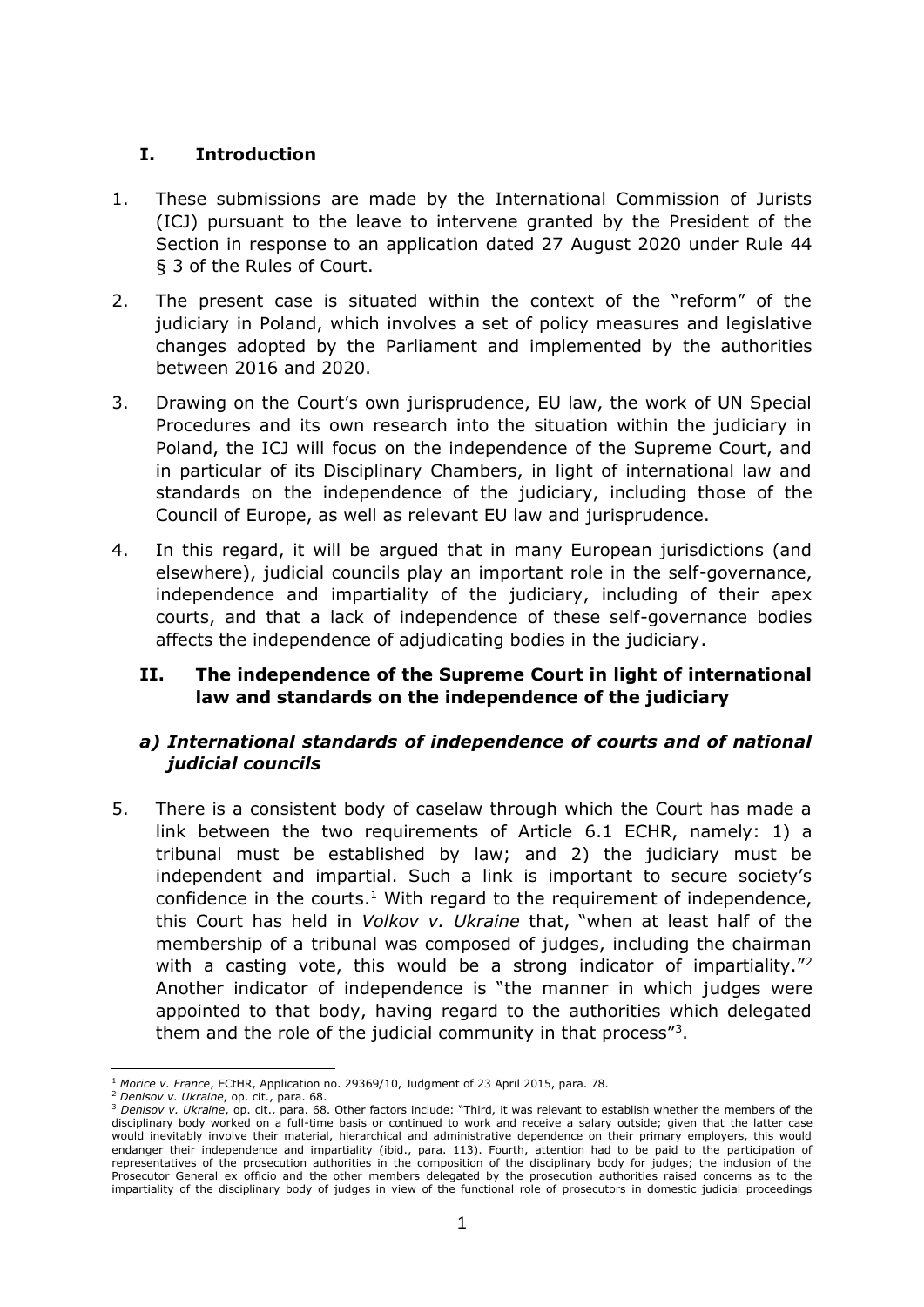- 6. An independent judiciary, operating within a system that respects the separation of powers, is an essential element of the rule of law, as well as an inherent part of the Convention and a necessary condition for the effective protection of human rights.<sup>4</sup> Judicial independence, as affirmed by the jurisprudence of the Court, comprises both an institutional, systemic dimension and a personal dimension relating to the situation and conduct of an individual judge.<sup>5</sup> The former may be characterised by the independence of the institution of the judiciary from other branches of government, as well as the public, in other words: structural independence. The latter, which is of equal importance, refers to the independence of an individual judge, including his or her independence within the judicial system.<sup>6</sup>
- 7. The authorities and bodies responsible for judicial self-governance play an important role in upholding both aspects of judicial independence. To maintain the institutional independence of the judiciary, they must perform their role independently from the executive and the legislative powers, and other outside pressures and interests.
- 8. In many European jurisdictions, members of judicial councils are central to the self-governance of the judiciary. They typically, *inter alia*, hold powers relating to judicial appointments, evaluations, promotions and disciplinary proceedings.<sup>7</sup> International standards explicitly recognise all of these functions as potentially having an impact on the independence and impartiality of individual judges and the independence and impartiality of the judiciary as a whole. $8$
- 9. The Magna Carta of Judges provides that "[t]o ensure independence of judges, each State shall create a Council for the Judiciary or another specific body, itself independent from legislative and executive powers, endowed with broad competencies for all questions concerning their status as well as the organisation, the functioning and the image of judicial institutions. The Council shall be composed either of judges exclusively or of a substantial majority of judges elected by their peers."<sup>9</sup> Specifically, as

<sup>(</sup>ibid., para. 114). Fifth, where the members of the disciplinary body played a role in the preliminary inquiry in a disciplinary case and subsequently participated in the determination of the same case by the disciplinary body, such a duplication of functions could cast objective doubt on the impartiality of those members (ibid., para. 115)".

<sup>&</sup>lt;sup>4</sup> UN Basic Principles on the Independence of the Judiciary, adopted by the 7th UN Congress on the Prevention of Crime and the Treatment of Offenders, Milan, 1985, and endorsed by General Assembly Res 40/32 of 29 November 1985 and 40/146 of 13 December 1985; UN Human Rights Council, Resolution 35/12 on independence and impartiality of the judiciary, jurors and assessors, and the independence of lawyers, UN Doc. A/HRC/35/12, 10 July 2017; UN General Assembly, Resolution 67/1, Declaration of the High-level Meeting of the General Assembly on the Rule of Law at the National and International Levels, UN Doc. A/RES/67/1, 30 November 2012, para. 13; ICJ, Declaration of Delhi, 10 January 1959; *Stafford v. UK, ECtHR*, Application no. 46295/99, Judgment of 28 May 2002, para. 78, which states that: "the notion of separation of powers between the executive and the judiciary has assumed growing importance in the caselaw of the Court"; Draft Universal Declaration on the Independence of Justice ("Singhvi Declaration"), UN Docs. E/CNA/Sub2/1988/20/AddI and AddIICorrI, Articles 4 and 74;

Bangalore Principles, Value 1. <sup>5</sup> *Parlov-Tkalcic v. Croatia*, ECtHR, Application no. 24810/06, Judgment of 22 December 2009, para. 86; *Agrokompleks v. Ukraine*, ECtHR, Application no. 23465/03, Judgment of 6 October 2011, para. 137.

<sup>6</sup> UNODC, Commentary on the Bangalore Principles of Judicial Conduct, September 2007, paras. 23 and 39, that states that: "judicial independence requires not only the independence of the judiciary as an institution from the other branches of government; it also requires judges being independent from each other. In other words, judicial independence depends not only on freedom from undue external influence, but also freedom from undue influence that might come from the actions or attitudes of other judges".

<sup>7</sup> ICJ, Serbia's Judges and Prosecutors: The Long Road to Independent Self-Governance, A Mission Report, 2016.

<sup>8</sup> See for instance, UN Basic Principles on the Independence of the Judiciary, op. cit., Principles 11, 13, 14, 17-20; Judicial Integrity Group, Measures for the Effective Implementation of the Bangalore Principles, 21-22 January 2010, paragraphs 3.1- 3.3, 4.1, 10.1(h), 12.1-12.7, 13.5, 14.1-14.2, 15.1-15.8, 17.1-17.4; UN Human Rights Council, Resolution 35/12, op. cit.,

para. 3.<br><sup>9</sup> CCJE, Magna Carta of Judges, CCJE(2010)3 Final, 17 November 2010, para. 13.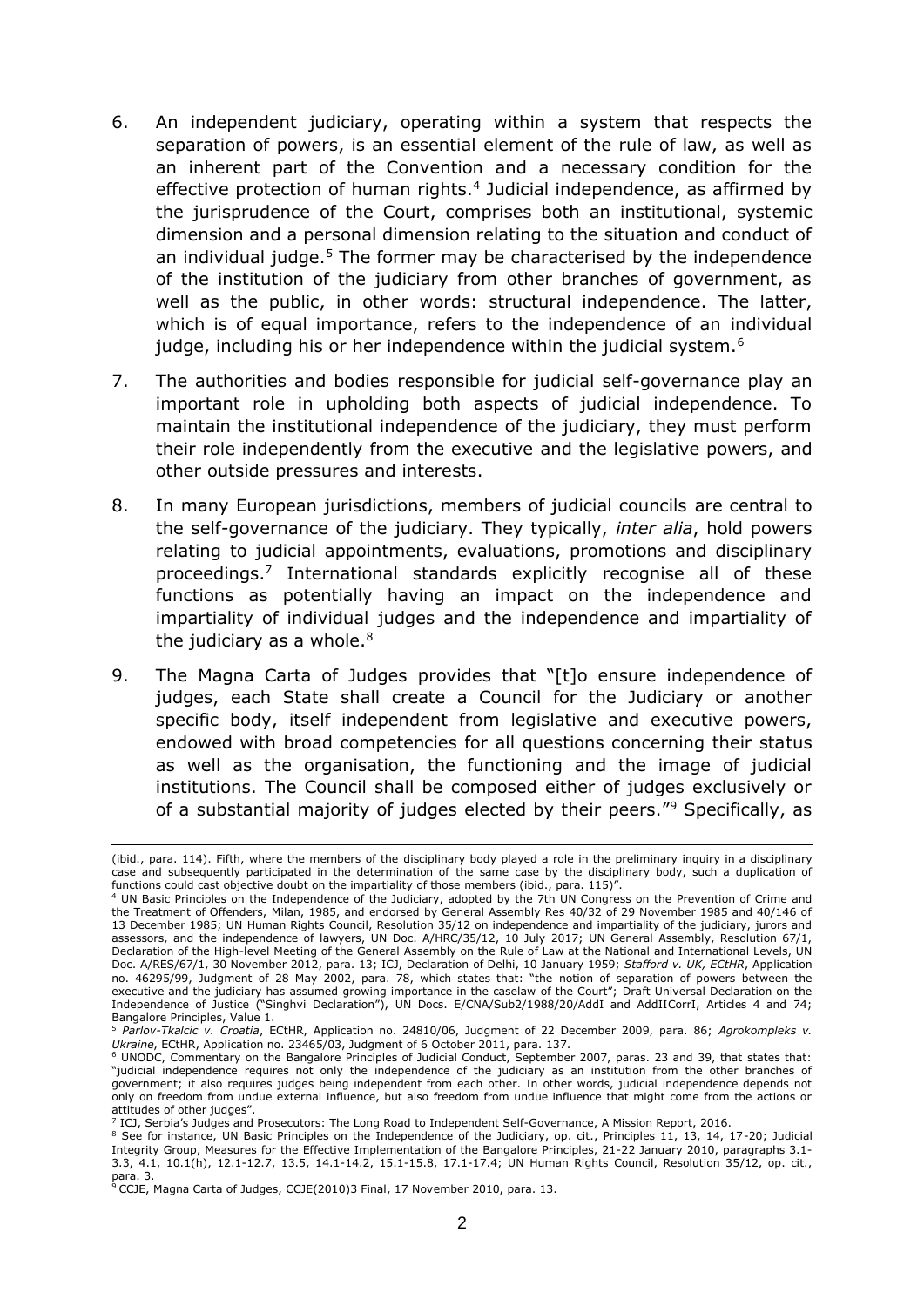stated in the explanatory memorandum, "[j]udicial councils play an essential role in guaranteeing the independence and the autonomy of the judiciary. The underlying rationale for their creation is the need to insulate the judiciary and judicial career processes from external political pressure, mainly from the executive branch. In addition to their primary function of safeguarding judicial independence, a growing number of judicial councils have been entrusted with far-reaching powers to promote the efficiency and quality of justice and rationalize the administration of justice, court management and budgeting".<sup>10</sup> The Universal Charter of the Judge affirms that "[i]n order to safeguard judicial independence a Council for the Judiciary, or another equivalent body, must be set up, save in countries where this independence is traditionally ensured by other means. The Council for the Judiciary must be completely independent of other State powers. It must be composed of a majority of judges elected by their peers, according to procedures ensuring their largest representation."<sup>11</sup> The Committee of Ministers Recommendation 2010/12 defines "Councils for the judiciary [as] independent bodies, established by law or under the constitution, that seek to safeguard the independence of the judiciary and of individual judges and thereby to promote the efficient functioning of the judicial system."<sup>12</sup> The Kyiv Recommendations on Judicial Independence assert that "Judicial Councils are bodies entrusted with specific tasks of judicial administration and independent competences in order to guarantee judicial independence."<sup>13</sup>

- 10. The UN Special Rapporteur on the independence of judges and lawyers affirms that "[j]udicial councils play an essential role in guaranteeing the independence and the autonomy of the judiciary. The underlying rationale for their creation is the need to insulate the judiciary and judicial career processes from external political pressure, mainly from the executive and parliament. In addition to their primary function of safeguarding judicial independence, a growing number of judicial councils have been entrusted with far-reaching powers to promote the efficiency and quality of justice and rationalize the administration of justice, court management and budgeting."<sup>14</sup>
- 11. International standards on the independence of the judiciary enshrine the principle that the political powers – legislative and executive – should not be responsible for or otherwise interfere with the appointment, functioning, or removal of members of judicial councils.<sup>15</sup> Because of their central function in ensuring the independence of the judiciary, the Consultative Council of European Judges ('CCJE') has asserted that "[m]embers of the

<sup>10</sup> Ibid., para. 84.

<sup>11</sup> International Association of Judges, Universal Charter of the Judge, Adopted by the IAJ Central Council in Taiwan on November 17th 1999, Updated in Santiago de Chile on November 14th 2017, Articles 2 and 3.

<sup>&</sup>lt;sup>12</sup> CMCE, Judges: independence, efficiency and responsibilities, Recommendation CM/REC(2010)12, 17 November 2010, para. 26.

<sup>&</sup>lt;sup>13</sup> OSCE Office for Democratic Institutions and Human Rights & Max Planck Minerva Research Group on Judicial Independence, Kyiv Recommendations on Judicial Independence in Eastern Europe, South Caucasus and Central Asia, 23-25 June 2010, Part I, para. 2.<br><sup>14</sup> UN Special Rapporteur on the independence of judges and lawyers, Annual Report, Judicial Councils, UN Doc. A/HRC/38/38,

<sup>2</sup> May 2018, para. 84.

<sup>&</sup>lt;sup>15</sup> CCJE, Opinion no.10(2007) of the Consultative Council of European Judges (CCJE) to the attention of the Committee of Ministers of the Council of Europe on the Council for the Judiciary at the service of society, 23 November 2007, para. 44.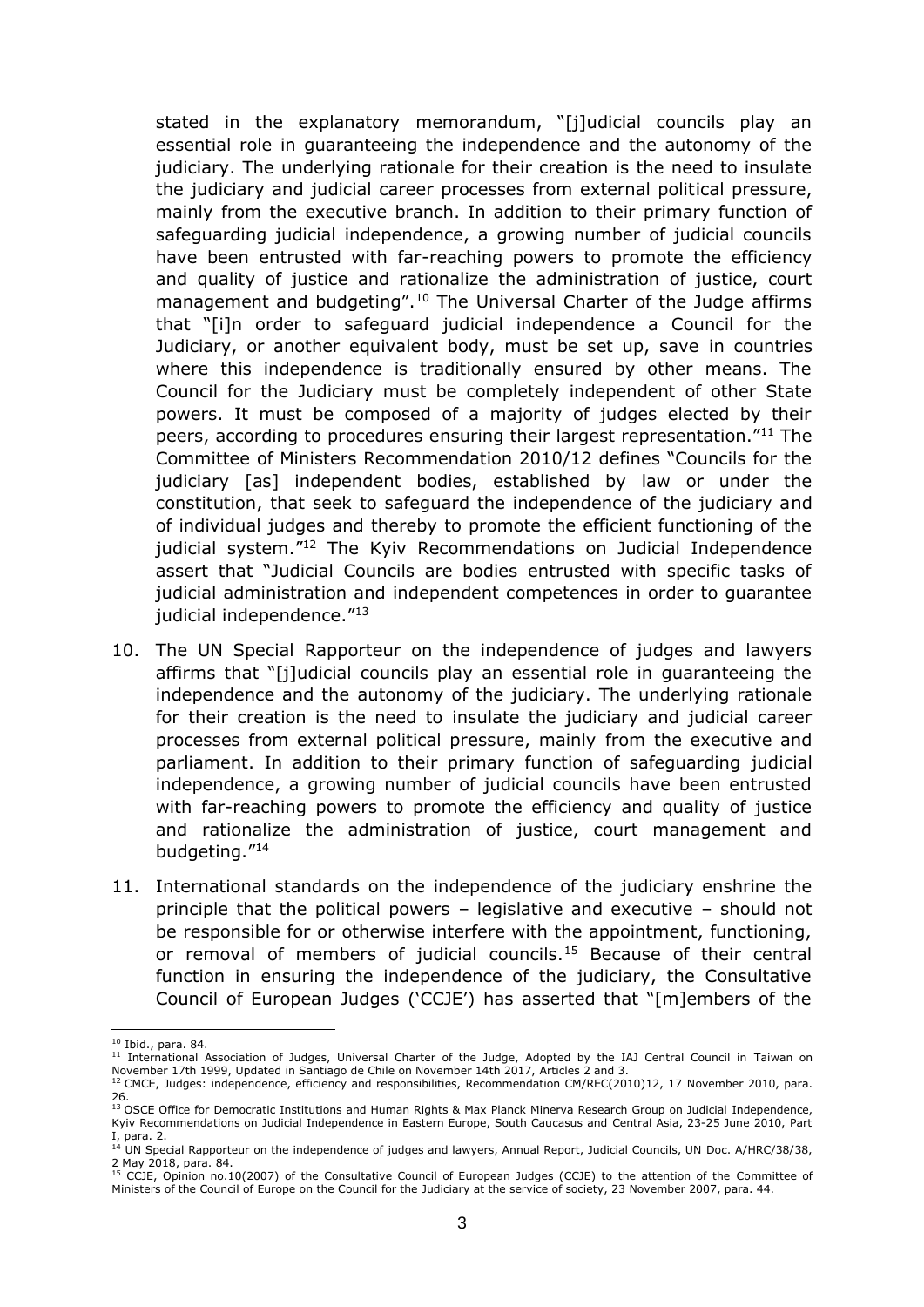Council for the Judiciary (both judges and non-judges) should be granted guarantees for their independence and impartiality."<sup>16</sup> For that, it recommended that "members of the Council for the Judiciary should not all be replaced at the same time."<sup>17</sup> The CCJE has affirmed that "when membership is mixed, the functioning of the Council for the Judiciary shall allow no concession at all to the interplay of parliamentary majorities and pressure from the executive, and be free from any subordination to political party consideration, so that it may safeguard the values and fundamental principles of justice,"<sup>18</sup> while assuming the problem would not subsist in alljudge councils. It has clearly stressed that "the Council for the Judiciary should be "depoliticised"."<sup>19</sup>

- 12. In a report outlining the role of judicial councils, the UN Special Rapporteur on the independence of judges and lawyers found that "[i]n order to insulate judicial councils from external interference, politicization and undue pressure, international standards discourage the involvement of political authorities, such as parliament, or the executive at any stage of the selection process. The interference of the judicial hierarchies in the process should also be avoided."<sup>20</sup> Echoing the CCJE, the Special Rapporteur found that "[o]ne of the responsibilities of judicial councils is to protect judges from external political influence. In order to guarantee the continuity of a council's functions, its members should not be replaced at the same time or renewed following parliamentary elections. In particular, it would be inconsistent with the principle of the independence of the judiciary to allow for a complete renewal of the composition of a judicial council following parliamentary elections."<sup>21</sup>
- 13. In its 2019 judgment *A.K. v. Poland*, the Court of Justice of the European Union has ruled that "guarantees of independence and impartiality require rules, particularly as regards the composition of the body and the appointment, length of service and grounds for abstention, rejection and dismissal of its members, in order to dispel any reasonable doubt in the minds of individuals as to the imperviousness of that body to external factors and its neutrality with respect to the interests before it… Moreover, in accordance with the principle of the separation of powers which characterises the operation of the rule of law, the independence of the judiciary must be ensured in relation to the legislature and the executive."<sup>22</sup>
- 14. One of the criteria identified by the Court of Justice to assess a court's independence is that "the substantive conditions and detailed procedural rules governing the adoption of appointment decisions are such that they

<sup>16</sup> *Ibid.*, para. 36.

<sup>17</sup> *Ibid.*, para. 35.

<sup>18</sup> *Ibid.*, para. 19.

<sup>19</sup> *Ibid.*, para. 21.

<sup>&</sup>lt;sup>20</sup> UN Special Rapporteur on the independence of judges and lawyers, op. cit., para. 76.

<sup>&</sup>lt;sup>21</sup> UN Special Rapporteur on the independence of judges and lawyers, op. cit., para. 83. He actually referred in that paragraph to "Poland, the Special Rapporteur expressed the view that the early termination of all the judicial members of the Council would lead to the creation of a new National Council of the Judiciary dominated by political appointees, in breach of existing standards on the independence of the judiciary and the separation of powers (see A/HRC/38/38/Add.1, para. 70)".<br>22<br>Poland, para. para.

 $22$  CJEU, A.K. v. Poland, para. 123-124, [http://curia.europa.eu/juris/document/document.jsf?text=&docid=220770&pageIndex=0&doclang=EN&mode=lst&dir=&occ=fi](http://curia.europa.eu/juris/document/document.jsf?text=&docid=220770&pageIndex=0&doclang=EN&mode=lst&dir=&occ=first&part=1&cid=10867740) [rst&part=1&cid=10867740](http://curia.europa.eu/juris/document/document.jsf?text=&docid=220770&pageIndex=0&doclang=EN&mode=lst&dir=&occ=first&part=1&cid=10867740)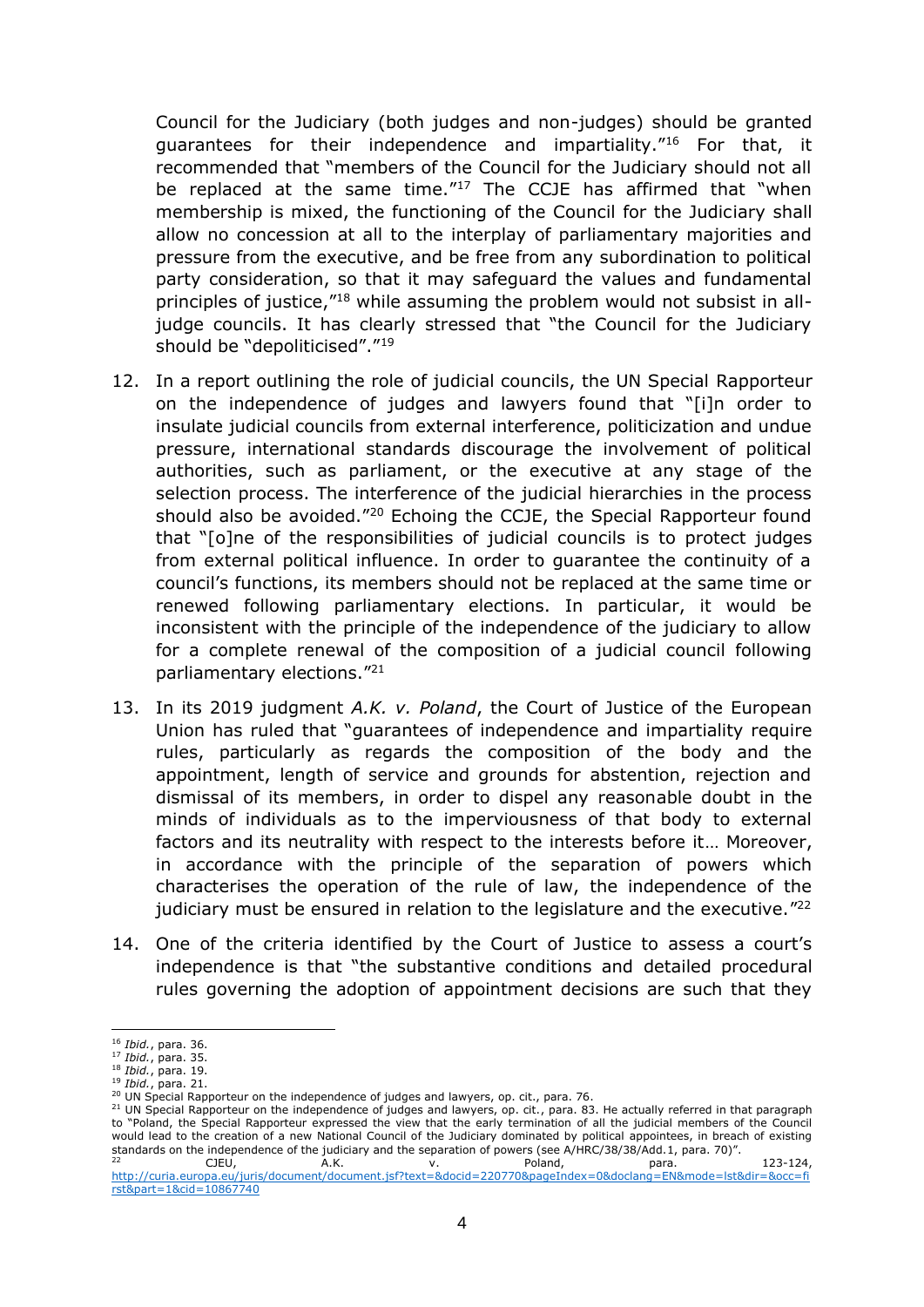cannot give rise to reasonable doubts, in the minds of individuals, as to the imperviousness of the judges concerned to external factors and as to their neutrality with respect to the interests before them, once appointed as judges."<sup>23</sup> Hence, the degree of independence of the appointing body "may become relevant when ascertaining whether the judges which it selects will be capable of meeting the requirements of independence and impartiality."<sup>24</sup>

15. With regard to the general criteria to assess the independence of a court within the European Union's Member States, the Court of Justice, taking inspiration from the jurisprudence of this Court, has found that a court may not be considered as independent and impartial when "the objective circumstances in which that court was formed, its characteristics and the means by which its members have been appointed are capable of giving rise to legitimate doubts, in the minds of subjects of the law, as to the imperviousness of that court to external factors, in particular, as to the direct or indirect influence of the legislature and the executive and its neutrality with respect to the interests before it and, thus, may lead to that court not being seen to be independent or impartial with the consequence of prejudicing the trust which justice in a democratic society must inspire in subjects of the law."<sup>25</sup>

## *b) The situation of the Supreme Court and its Disciplinary Chamber and that of the National Judicial Councils*

- 16. In the present case, it is important to take account of the broader context of attacks on judicial independence in Poland to recognise the connection between the individual rights of the applicant and their structural consequences, in this case for the right to fair trial of others, and more fundamentally for the rule of law as a whole, i.e. "one of the fundamental principles of a democratic society […] inherent in all the Articles of the Convention".<sup>26</sup>
- 17. Since late 2015, the government of Poland has adopted and implemented a set of legislative and policy measures that have severely undermined the independence of the judiciary. Amendments to the laws governing all arms of the judiciary – the Constitutional Court – have rendered courts, judges and judicial institutions vulnerable to political influence.
- 18. The NCJ of Poland is a professional governance body, expressly provided for in the Polish constitution and responsible for safeguarding the independence of the judiciary. $27$  The NCJ assesses candidates for judicial offices; drafts the rules of judicial ethics; and can initiate disciplinary proceedings against judges.<sup>28</sup>

<sup>23</sup> *Ibid.,* para. 134.

<sup>24</sup> *Ibid.,* para 139. <sup>25</sup> *Ibid.,* Ruling 1.

<sup>26</sup> *Káracsony and Others v. Hungary*, ECtHR, Application no. 37494/02, Judgment of 18 April 2006.

<sup>&</sup>lt;sup>27</sup> Polish Constitution, Article 186(1).

 $28$  European Commission, Reasoned Proposal in accordance with Article 7(1) of the Treaty on European Union regarding the Rule of Law in Poland, Proposal for a Council Decision on the determination of a clear risk of a serious breach by the Republic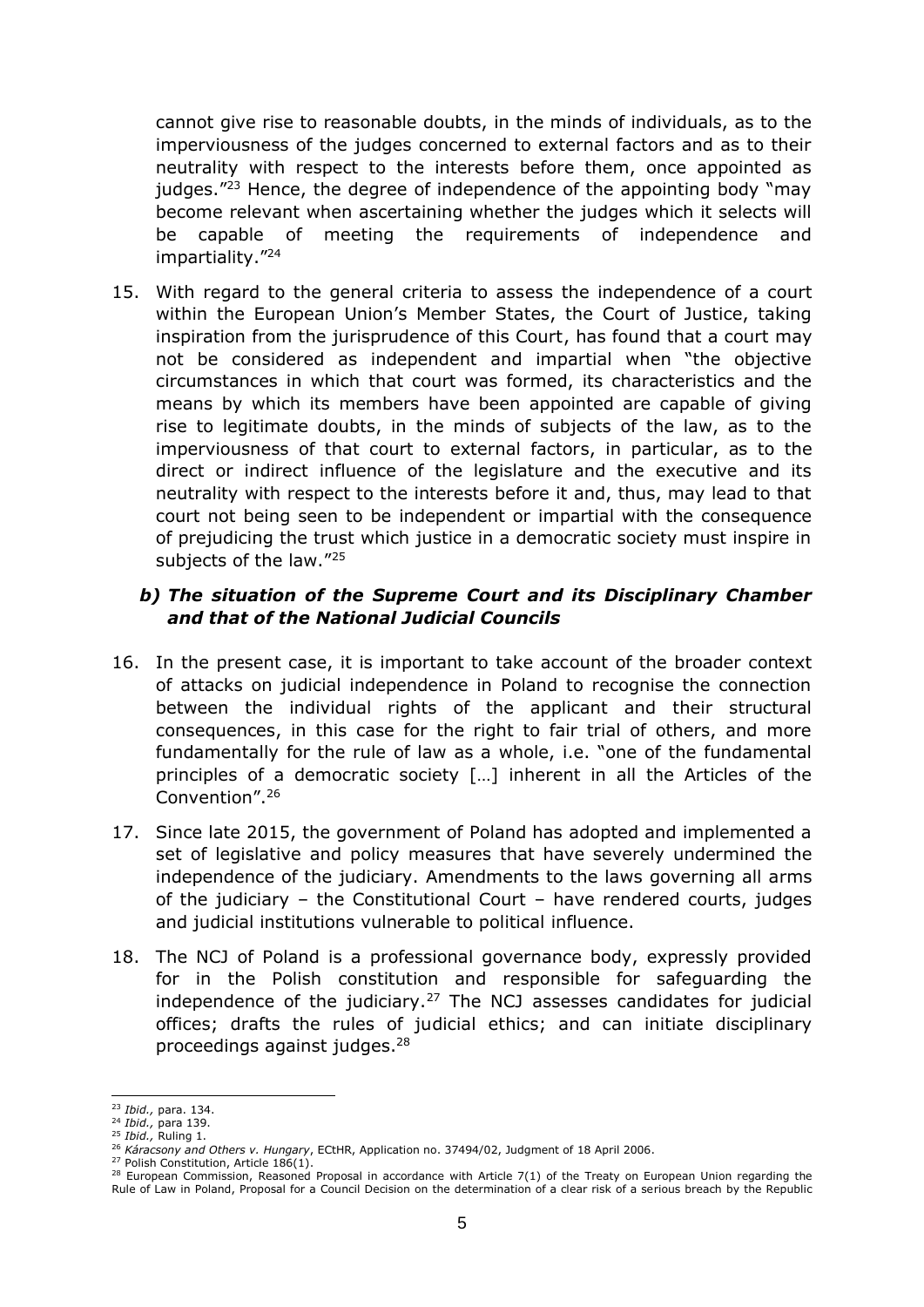- 19. Crucially, the NCJ elects the judicial members of two new Supreme Court chambers: Extraordinary and Disciplinary. The independence of the Disciplinary Chamber is already compromised by virtue of having also lay members appointed by Senate and its President being appointed by the President of Poland. The Disciplinary Chamber is a court of second instance in disciplinary proceedings against judges. The disciplinary proceedings initiated by the disciplinary prosecutor upon a motion of the NCJ (among other authorised bodies), $29$  heard by the first instance disciplinary courts and reviewed by the Disciplinary Chamber of the Supreme Court, can result in the removal of a judge from office. The NCJ plays a substantial role in relation to the process for removing judges from office or their transfers between the respective divisions within a court.<sup>30</sup>
- 20. The authorities politicised the process of appointments to the NCJ with the amendment of the Law on the NCJ, which came into force in January 2018. The law gave parliament the power to appoint the 15 judge-members who serve as members of the NCJ, despite the fact that the Polish Constitution expressly limits to six the number of members of the NCJ appointed by Parliament. On 5 March 2018, Parliament appointed the new NCJ judge members, eight of whom were the new presidents or vice-presidents of courts appointed since August 2017 by the Minister of Justice.<sup>31</sup> In December 2017, the European Commission of the EU concluded that "[t]he new rules on appointment of judges-members of the National Council of the Judiciary significantly increase the influence of the Parliament over the Council and adversely affect its independence in contradiction with the European standards." <sup>32</sup>
- 21. The UN Special Rapporteur on the independence of judges and lawyers has affirmed that "while the National Council of the Judiciary is not a judicial authority per se and does not exercise judicial functions, its role of safeguarding judicial independence in Poland requires that it be independent and impartial from the executive and legislative branches."<sup>33</sup>
- 22. The Advocate General of the CJEU has concluded that "the manner of appointment of the members of the NCJ itself discloses deficiencies which appear likely to compromise its independence from the legislative and executive authorities," because a majority of 21 of 25 members are elected by the legislative authorities.  $34$

of Poland of the rule of law, COM(2017) 835, 20 December 2017, para. 137; Dariusz Mazur, Themis, Association of Judges, Judges under special supervision, namely 'The Great Reform' of the Polish justice system, 5 April 2019, p. 9.

<sup>&</sup>lt;sup>29</sup> The other bodies that can request the disciplinary prosecutor to start an investigation of a judge are the Minister of Justice, president of a regional or appeal court, the board of a regional or an appeal court and the Disciplinary Prosecutor for Common Courts.<br><sup>30</sup> The power to review a complaint of a judge concerned about a substantive change of their post – including a transfer to a

different division – sits with the National Council of the Judiciary. See Amnesty International, Poland 2019: The State of the Judiciary, November 2019, p. 11.

<sup>31</sup> Wyborcza, "Krajowa Rada Ziobrownictwa". Zobacz, kim są nowi sędziowie KRS, 6 March 2018, available at [http://wyborcza.pl/7,75398,23108831,krakowa-rada-ziobrownictwa-zobacz-kim-sa-nowi-sedziowie.html?disableRedirects=true](http://wyborcza.pl/7,75398,23108831,krakowa-rada-ziobrownictwa-zobacz-kim-sa-nowi-sedziowie.html?disableRedirects=true%20) (accessed 22 October 2020). <sup>32</sup> European Commission, Reasoned Proposal, op. cit., para. 142.

<sup>33</sup> Special Rapporteur on the independence of judges and lawyers, Report on his mission to Poland, UN Doc. A/HRC/38/38/Add.1, 5 April. 2018, para. 68.

<sup>&</sup>lt;sup>34</sup> The other ten are lay members: six are elected by parliament, one is appointed by the President and three are sitting in the NCJ ex officio. See, Venice Commission, Opinion on the Draft Law on the National Council of the Judiciary, 11 December 2017, para 15; Opinion of Advocate General Tanchev, op. cit., para. 132.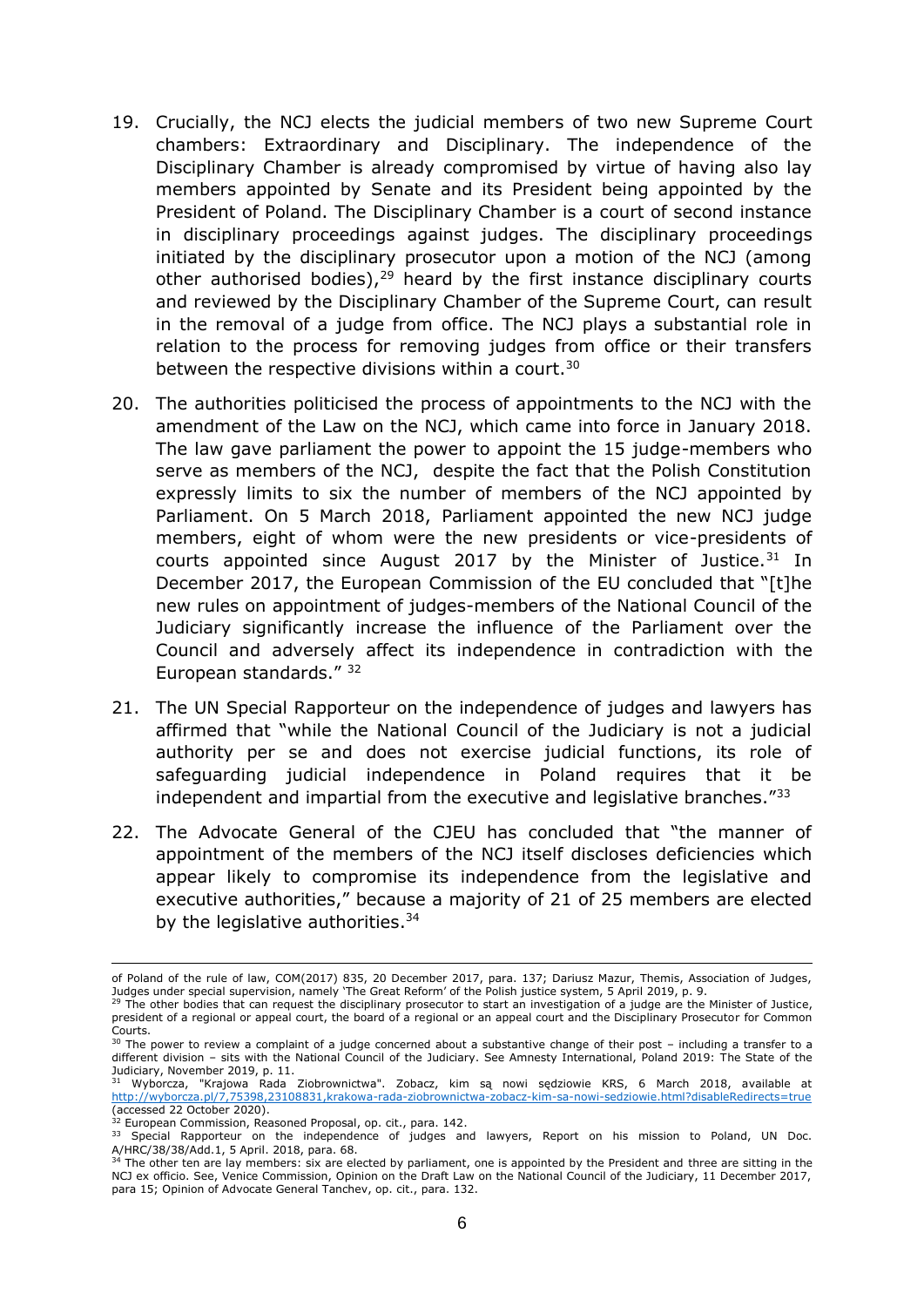- 23. The amendment of the Law on the NCJ also prematurely terminated the tenure of sitting NCJ members in March 2018. According to the new procedure provided for in the amendment, the mandate of the "old" members expired when the new members were appointed.<sup>35</sup> Such termination raised concerns over the breach of Article 187(3) of the Polish Constitution affording a full four-year term of office to NCJ members,  $36$  as underlined in the opinion of the NCJ, of the Supreme Court and of the Ombudsman.<sup>37</sup> The CJEU Advocate General concluded that "the immediate replacement of the currently sitting members of the NCJ in tandem with the new regime for appointment of the NCJ may be considered to further impair the NCJ's independence from the legislative and executive authorities."<sup>38</sup>
- 24. On 17 September 2018, the General Assembly of the European Network of Councils for the Judiciary (ENCJ) suspended the membership of Poland's NCJ.<sup>39</sup> The ENCJ concluded that, due to the 2017 "reforms", the NCJ could no longer be considered independent of the executive and legislature because of parliament's role in the process for the election of NCJ members. The ENCJ also noted that the amendment of the Law on the NCJ "is part of an overall reform to strengthen the position of the executive, infringing very seriously on the independence of the judiciary".<sup>40</sup>
- 25. The "reform" of the judiciary also empowered the Minister of Justice to dismiss and appoint presidents and vice-presidents of Courts, to force Supreme Court judges to retire, and to employ disciplinary proceedings to target judges for their decision making or for their exercise of the right to freedom of expression. The "reform" enabled the government to interfere with the operation of the judicial system in breach of the principle of separation of judicial, executive and legislative powers.
- 26. In July 2017, the President of Poland signed an amendment to the Law on the System of Common Courts. The amendment entered into force in August 2017 and empowered the Minister of Justice to dismiss and appoint presidents and vice-presidents of courts. Within the first six months of the law entering into force, the Minister was empowered to replace the presidents or vice-presidents without providing any justification. Between September 2017 and February 2018, the Minister of Justice dismissed and subsequently appointed at least 130 presidents and vice-presidents of common courts.<sup>41</sup> There are 377 courts in Poland<sup>42</sup> and the government has

<sup>&</sup>lt;sup>35</sup> Law on the National Council of Judiciary, Article 6.

<sup>36</sup> Opinion of Advocate General Tanchev, op. cit., para. 61.

<sup>&</sup>lt;sup>37</sup> European Commission, Reasoned Proposal, op. cit., para. 140.

<sup>&</sup>lt;sup>38</sup> Opinion of Advocate General Tanchev, op. cit., para. 135.

<sup>&</sup>lt;sup>39</sup> ENCJ, ENCJ Suspends Polish National Judicial Council – KRS, available at <https://www.encj.eu/node/495> (accessed on 22 October 2020).

<sup>40</sup> ENCJ, Position Paper of the Board of the ENCJ on the membership of the KRS of Poland, 16 August 2018, p. 4.

<sup>41</sup> The estimate is of 130-160 presidents and vice-presidents as reported by Helsinki Foundation of Human Rights in Od Kadr Sie Zaczyna, Zmiana prezesów i wiceprezesów sądów powszechnych w okresie od sierpnia 2017 r. do lutego 2018 r. 2018, p. 16, available at http://www.hfhr.pl/wp-content/uploads/2018/04/HFPC-Od-kadr-sie-zaczyna.pdf. See also, Iustitia, Ostatecznie 130 prezesów I wiceprezesów zostało odwołanych przez Ministra Sprawiedliwości w trybie spec ustawy z lipca 2017 roku, 13 February 2018, available at [http://www.iustitia.pl/informacja-publiczna/2100-ostatecznie-130-prezesow-i-wiceprezesow](http://www.iustitia.pl/informacja-publiczna/2100-ostatecznie-130-prezesow-i-wiceprezesow-zostalo-odwolanych-przez-ministrasprawiedliwosci)[zostalo-odwolanych-przez-ministrasprawiedliwosci](http://www.iustitia.pl/informacja-publiczna/2100-ostatecznie-130-prezesow-i-wiceprezesow-zostalo-odwolanych-przez-ministrasprawiedliwosci) (accessed 22 October 2020). The changes in the posts of presidents and vice-presidents of common courts continued even after February 2018. According to information published by the association of judges Iustitia, by May 2018 the total number of replaced presidents and vice-presidents was of 195 (150 were removed by the Minister of Justice and 45 resigned). The list is available at <http://monitorkonstytucyjny.eu/archiwa/3982> (accessed on 22 October 2020).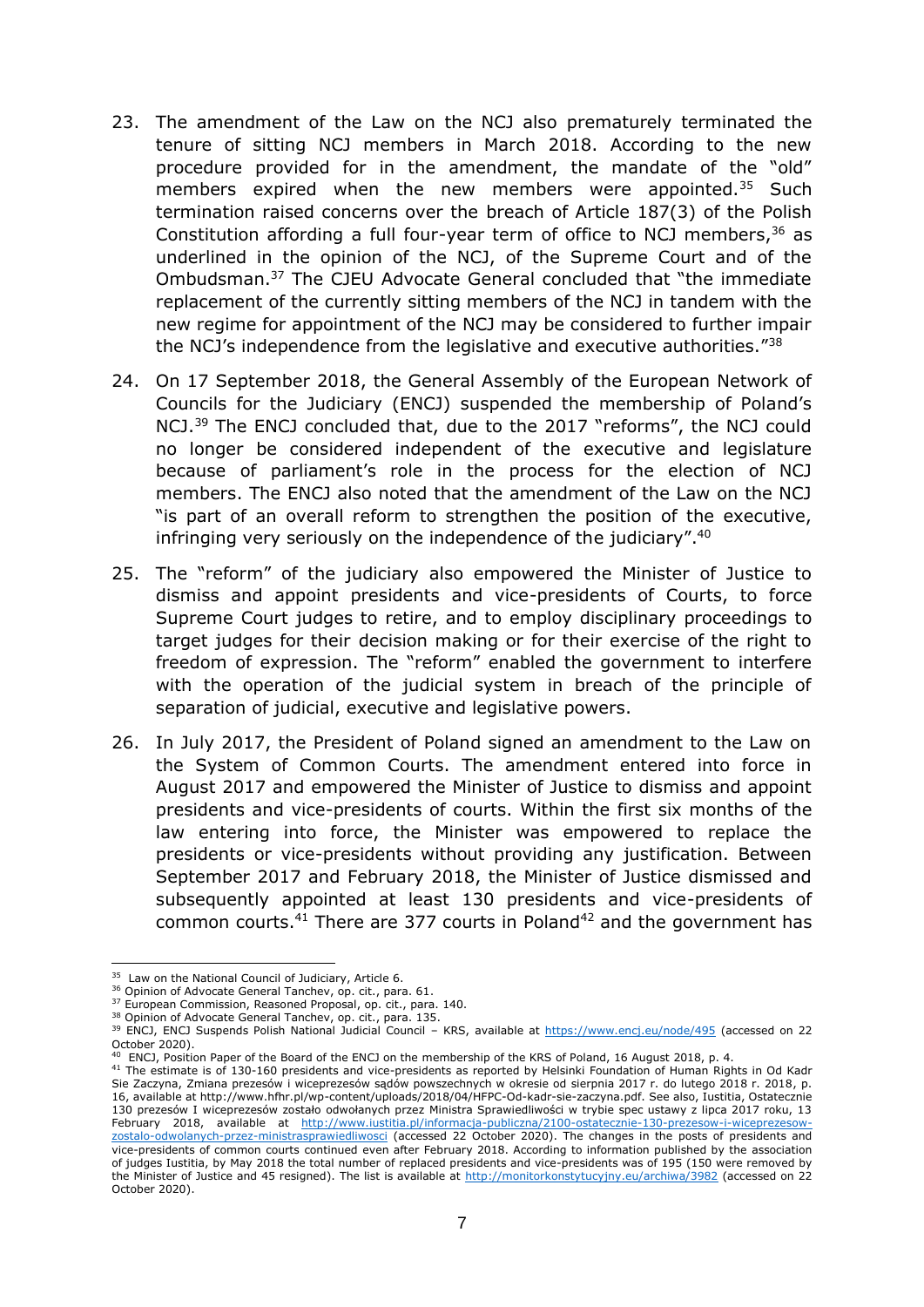acknowledged that the Minister has replaced about 18% of presidents and vice-presidents of these courts.<sup>43</sup> The powers of the presidents of courts include transferring judges between divisions within a court, which, pursuant to the amendment of the Law on Common Courts of 2017, can be challenged only before the NCJ.<sup>44</sup> Amnesty International has documented cases in which the NCJ has dismissed judges' complaints that claim that their transfers were punitive and/or effectively amounted to demotions, without any or adequate justification.<sup>45</sup>

- 27. The amendment of the Law on the Supreme Court also included provisions that permitted the reopening of closed disciplinary proceedings against judges.<sup>46</sup> The law established a new Disciplinary Chamber<sup>47</sup> whose members were to be elected by the "new" NCJ and whose "lay judges" were to be elected by members of the Senate.<sup>48</sup> In February 2019, the President of Poland appointed the heads of the two new chambers of the Supreme Court: Disciplinary and Extraordinary.<sup>49</sup>
- 28. The UN Special Rapporteur on the independence of judges and lawyers visited Poland in 2017 and concluded that the early termination of all members of the NCJ "decided by the legislative branch constitutes an additional interference with the independence of the Council and a breach of the principles of separation of powers and security of tenure. Coupled with the early termination of all the judicial members of the Council, the implementation of the new Act will lead to the creation of a 'new' NCJ dominated by political appointees, in contravention of existing standards on the independence of the judiciary and the separation of powers."<sup>50</sup>
- 29. In a decision in *Commission v. Poland* (Independence of the Supreme Court) from 24 June 2019, the Court of Justice of the European Union (CJEU) held that the 2017 amendment of the Law on the Supreme Court had undermined the principle of irremovability of Supreme Court Judges, which is essential for their independence. $51$
- 30. On 19 November 2019, the CJEU clarified that in order for a court to meet the EU law independence requirements, it must: a) be able to function

<sup>42</sup> Sonar, Wyborcza, PiS zapowiada "reformę reformy" sądownictwa. Władza idzie na ustępstwa wobec Komisji Europejskiej?, available at [http://sonar.wyborcza.pl/sonar/7,156422,22492032,sonarwsadach-pis-poprawia-ustawy-ziobro-powoluje-](http://sonar.wyborcza.pl/sonar/7,156422,22492032,sonarwsadach-pis-poprawia-ustawy-ziobro-powoluje-prezesow.html)

[prezesow.html](http://sonar.wyborcza.pl/sonar/7,156422,22492032,sonarwsadach-pis-poprawia-ustawy-ziobro-powoluje-prezesow.html) (accessed on 22 October 2020).<br><sup>43</sup> Polish Government, White Paper on the Reform of the Polish Judiciary, Executive summary, March 2018, p. 5, available at https://www.premier.gov.pl/files/files/white\_paper\_en\_-\_executive\_summary.pdf<br>44 USTAWA 7 2

<sup>44</sup> USTAWA z dnia 27 lipca 2001 r., available at <u>http://prawo.sejm.gov.pl/isap.nsf/download.xsp/WDU20010981070/U/D20011070Lj.pdf</u>.<br><sup>45</sup> Article 22a.5 and 6; Amnesty International, Poland 2019: The State of the Judiciary, November 2019. See also, Wyborcza,

Decyzja KRS o umorzeniu sprawy odwołania złożonego przez sędziego Żurka bez uzasadnienia, 18 October 2018, available at [https://krakow.wyborcza.pl/krakow/7,44425,24061190,decyzja-krs-o-umorzeniu-sprawy-odwolania-zlozonego-przez-](https://krakow.wyborcza.pl/krakow/7,44425,24061190,decyzja-krs-o-umorzeniu-sprawy-odwolania-zlozonego-przez-sedziego.html)

<sup>&</sup>lt;u>[sedziego.html](https://krakow.wyborcza.pl/krakow/7,44425,24061190,decyzja-krs-o-umorzeniu-sprawy-odwolania-zlozonego-przez-sedziego.html)</u> (accessed on 22 October 2019).<br><sup>46</sup> Article 124.1. The amendment of the Law on the Supreme Court entered into force in April 2018.

<sup>47</sup> The Chamber has two divisions: one serves as the first and the other as the second instance for disciplinary proceedings against judges, prosecutors, attorneys and notaries (see Article 3 (Article 27) of the Law on the Supreme Court, available at [http://prawo.sejm.gov.pl/isap.nsf/download.xsp/WDU20180000005/T/D20180005L.pdf\)](http://prawo.sejm.gov.pl/isap.nsf/download.xsp/WDU20180000005/T/D20180005L.pdf).

<sup>&</sup>lt;sup>48</sup> Under Article 61 para. 2 of the Law on the Supreme Court, the Senators will elect the lay members of the Supreme Court. <sup>49</sup> Rzeczpospolita, Andrzej Duda powołał prezesów nowych izb Sądu Najwyższego, 27 February 2019, available at

[https://www.rp.pl/Sedziowie-i-sady/302269952-Andrzej-Duda-powolal-prezesow-nowych-izb-Sadu-](https://www.rp.pl/Sedziowie-i-sady/302269952-Andrzej-Duda-powolal-prezesow-nowych-izb-Sadu-Najwyzszego.html?fbclid=IwAR1jCoP9NUtqscf2gjlfdtLWWjPA_RO6yO9qoshPAa15Qz8cGFSo6p_VPBU)[Najwyzszego.html?fbclid=IwAR1jCoP9NUtqscf2gjlfdtLWWjPA\\_RO6yO9qoshPAa15Qz8cGFSo6p\\_VPBU](https://www.rp.pl/Sedziowie-i-sady/302269952-Andrzej-Duda-powolal-prezesow-nowych-izb-Sadu-Najwyzszego.html?fbclid=IwAR1jCoP9NUtqscf2gjlfdtLWWjPA_RO6yO9qoshPAa15Qz8cGFSo6p_VPBU) (accessed on 22 October 2020).

 $50$  Special Rapporteur on the independence of judges and lawyers, Report on his mission to Poland, op. cit., para. 68.

<sup>51</sup> *European Commission v. Republic of Poland*, CJEU, Case C-619718, Judgment of 24 June 2019., para. 96.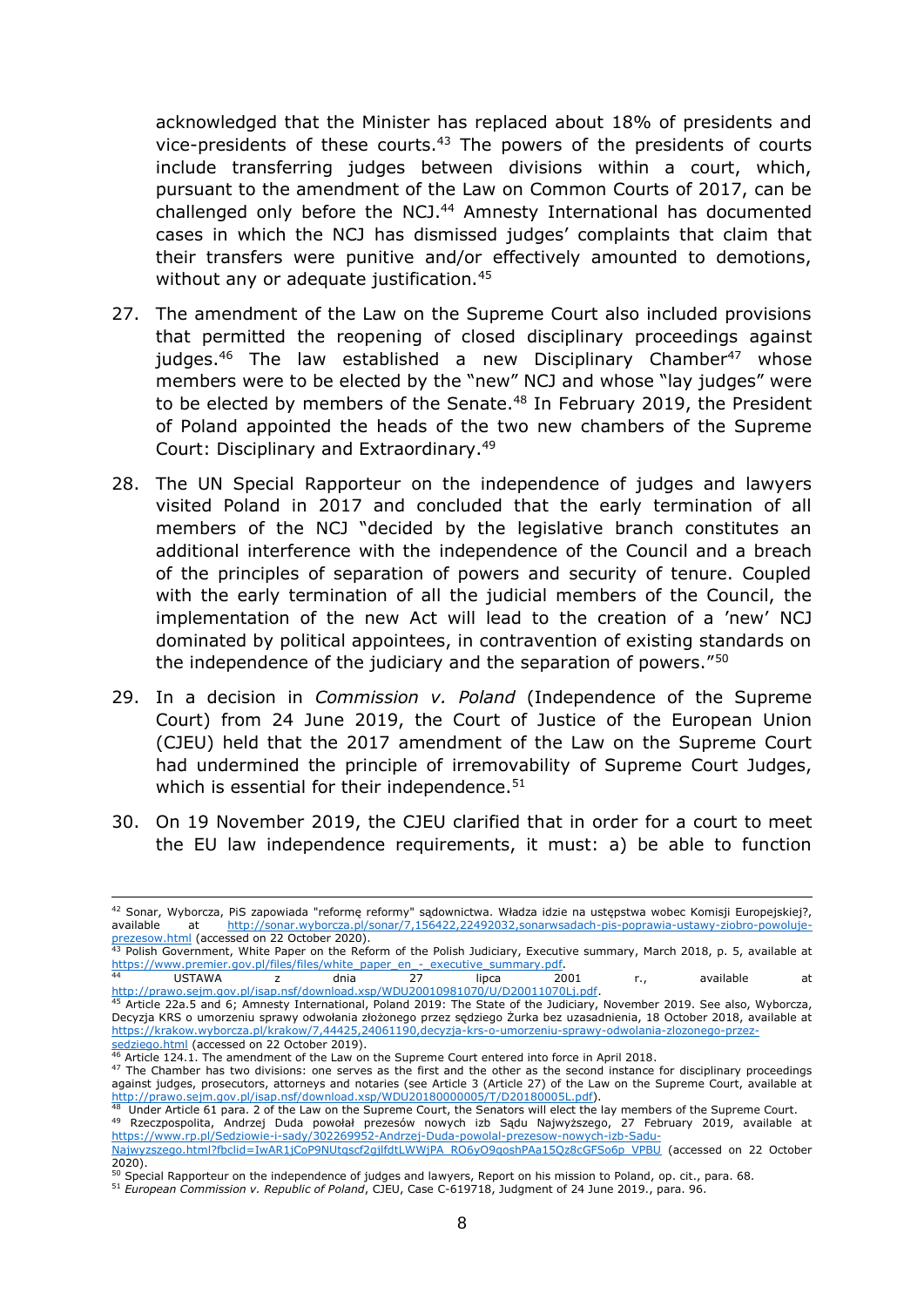autonomously without taking orders or instructions from any source; $52$  b) be objective and its work must strictly apply the rule of law.<sup>53</sup> The operation of the rule of law necessitates that the judiciary is independent from the legislative and executive powers.<sup>54</sup> Under the Constitution, the body that is supposed to ensure the independence of judicial appointments is the National Council of the Judiciary. Therefore, the CJEU clarified, the degree of independence of the NCJ is a precondition for the independence of judicial nominations and appointments.<sup>55</sup>

- 31. The CJEU's ruling draws on the earlier advisory opinion of the court's Advocate General, who stated that:
	- the mission of judicial councils is to safeguard the independence of courts and judges, which means that they must be free from any influence from the legislative and executive authorities;
	- in order to quarantee the continuity of functions, the mandates of the members of judicial councils should not be replaced at the same time or renewed following parliamentary elections;
	- selection, appointment and/or promotion of judges are among the most widely recognised functions of judicial councils, and the procedures must be carried out by judicial councils which are independent of the legislative and executive authorities.<sup>56</sup>
- 32. Following the CJEU decision on 19 November 2019, the panel of the Labour Chamber of the Supreme Court of Poland ruled on 5 December 2019 that the new National Council of the Judiciary was appointed in a manner that does not guarantee its independence. As a result, the Disciplinary Chamber of the Supreme Court appointed by the NCJ does not meet the criteria of an independent court.<sup>57</sup>
- 33. On 23 January 2020, the Parliament (Sejm), adopted an amendment to the Law on the Common Courts, as well as the Law on the Supreme Court.<sup>58</sup> The President signed the amendment on 4 February.<sup>59</sup> The amendment effectively prevents the courts in Poland from implementing the decision of the CJEU from 19 November 2019, as Article 42a.1 expressly prohibits questioning the legitimacy of Polish judicial institutions.
- 34. On 8 April 2020, the Court of Justice of the EU issued interim measures against Poland, in a case brought by the European Commission for infringement by Poland of its EU Treaties' obligations on judicial independence with regard to the Disciplinary Chamber and the Extraordinary Chamber of the Supreme Court. In these interim measures,

<sup>52</sup> *A.K. and Others v. Sąd Najwyższy*, CJEU, Case C-585/18, Judgement of 19 November 2019, para. 121.

<sup>53</sup> *A.K. and Others v. Sąd Najwyższy*, 19 November 2019. para. 122.

<sup>54</sup> Ibid., para. 124.

<sup>55</sup> Ibid., para. 139.

<sup>56</sup> *A.K. and Others v. Sąd Najwyższy*, Case C-585/18, Opinion of Advocate General Tanchev of 27 June 2019, paras. 125, 127, 128.

<sup>&</sup>lt;sup>57</sup> The Decision of the Supreme Court, 5 December 2019 (in Polish), para. 88 [http://www.sn.pl/aktualnosci/SiteAssets/Lists/Komunikaty\\_o\\_sprawach/AllItems/III-PO-0007\\_18.pdf.](http://www.sn.pl/aktualnosci/SiteAssets/Lists/Komunikaty_o_sprawach/AllItems/III-PO-0007_18.pdf) <sup>58</sup> [https://isap.sejm.gov.pl/isap.nsf/download.xsp/WDU20200000190/T/D20200190L.pdf.](https://isap.sejm.gov.pl/isap.nsf/download.xsp/WDU20200000190/T/D20200190L.pdf)

<sup>59</sup> [https://www.prezydent.pl/prawo/ustawy/podpisane/art,54,luty-2020-r.html.](https://www.prezydent.pl/prawo/ustawy/podpisane/art,54,luty-2020-r.html)